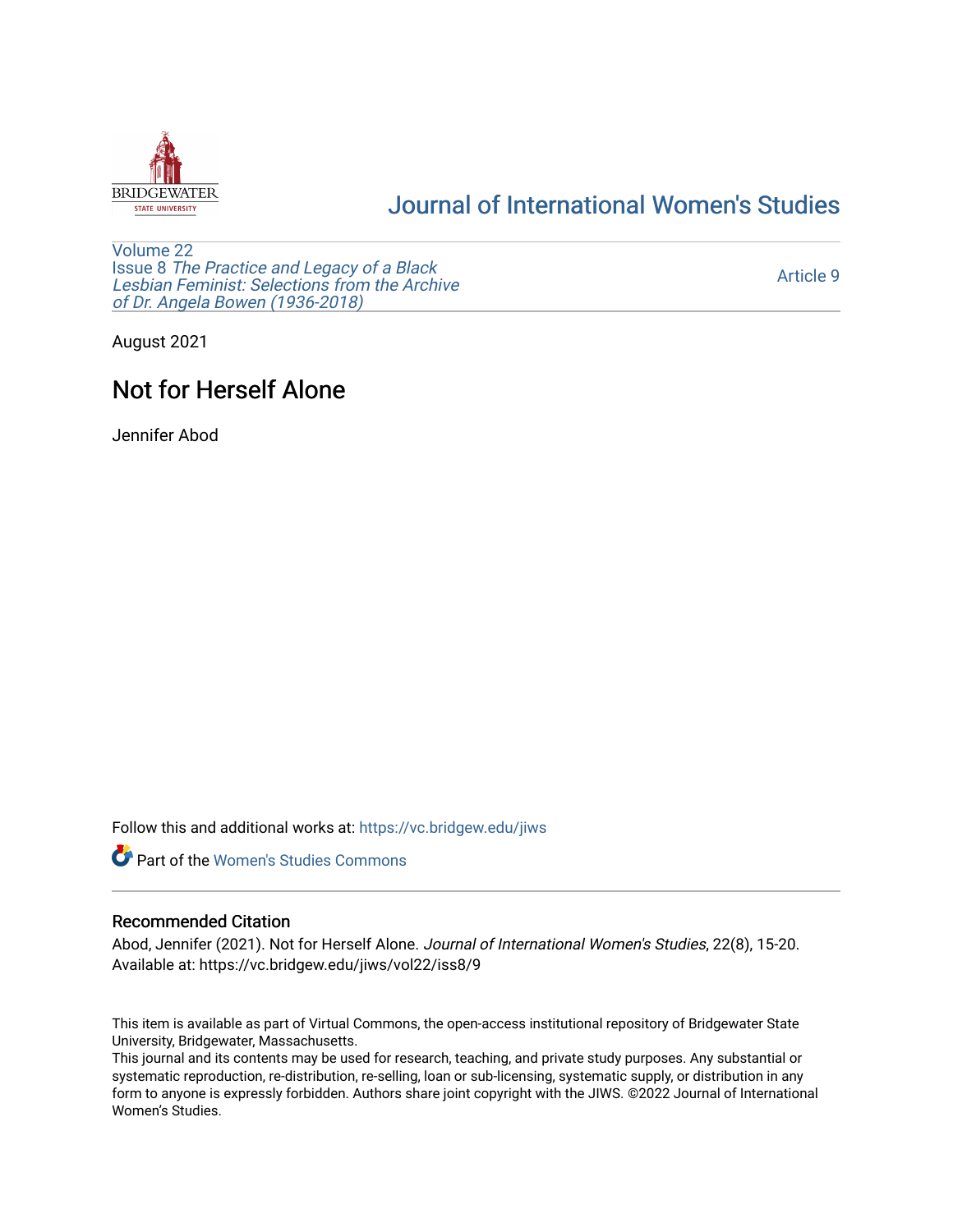#### Abod: Not for Herself Alone

This journal and its contents may be used for research, teaching and private study purposes. Any substantial or systematic reproduction, re-distribution, re-selling, loan or sub-licensing, systematic supply or distribution in any form to anyone is expressly forbidden. ©2021 Journal of International Women's Studies.

### **Not for Herself Alone**

### By Jennifer Abod, PhD

I first saw Angela Bowen on July 29th, 1979, in New Haven Connecticut at a Take Back the Night March on the New Haven Green. She followed the fiery American radical feminist activist and writer, Andrea Dworkin, best known for her analysis of pornography. Angela was the only Black woman to speak at the mostly white well-attended rally. I don't remember most of the details of Angela's speech, what I do remember was how taken I was with how she spoke to an audience. She brought us into her world.

She spoke about how protective her two older brothers were of her three sisters growing up in Roxbury, Massachusetts during the 1940s and 50s. She talked about the experiences of the girls and women she had known who experienced violence in their own homes. She was not the first Black feminist I met, but she was the first Black feminist I heard speak. I knew she was someone I would like to know more about.

I learned that she was the founder of the Bowen-Peters School of Dance, which unbeknownst to me, had been an important cultural institution in the Black Community since 1963. Although New Haven was a relatively small community I had only recently heard about the school, because a photographer friend showed me pictures that she took of the Bowen-Peters Dancers. The only reason I met Angela is because she agreed to speak at a feminist rally. Before I went to my late-night radio talk show host job, I found out about a brunch being held for all the speakers the following day. I spruced myself up and went to the brunch specifically to meet her. That day began what was to become a thirty-seven-year relationship, although we did not always live together in the same city because of our career paths.

I was witness to her transitions from artist to activist organizer, to national and international organizer and speaker, to professor and scholar. To Angela, feminism meant activism. Taking a stand, writing letters, finding her allies, creating conferences, literary readings. It meant discovering and broadening her own talents and experiences but "not for herself alone."

How many times I watched her envision and bring to fruition a project I thought was impossible. I would watch her put one foot in front of the other, ready her notebooks and pens, and carve out a space for herself to imagine, plan, and begin. She was a mother, and that responsibility increased the necessity for a room of her own.

When I asked her if I could make a film about her life, we had been together for twenty years. I wanted to know and better understand how and where she acquired and learned to sustain her strength and courage. What allowed her to remain true to herself and to her purpose in the face of unexpected challenges, deep tragedy, and great disappointment. As a broadcaster and filmmaker, I wanted to introduce the world to this transcendent woman, a Black Lesbian Feminist whose intelligence, love of history and literature, with a down-to-earth style, and fierce sense of justice and outrage, was a unique voice that so many of us needed to hear.

The roots of her broad vision and social consciousness, and development of her independent voice begins with her mother, Sarah Allen. Sarah arrived in Boston as a young teenage immigrant from Montserrat. When Sarah was born, her father bought and raised a goat with the intention of selling it for boat fare to the United States when she was old enough. Charles

1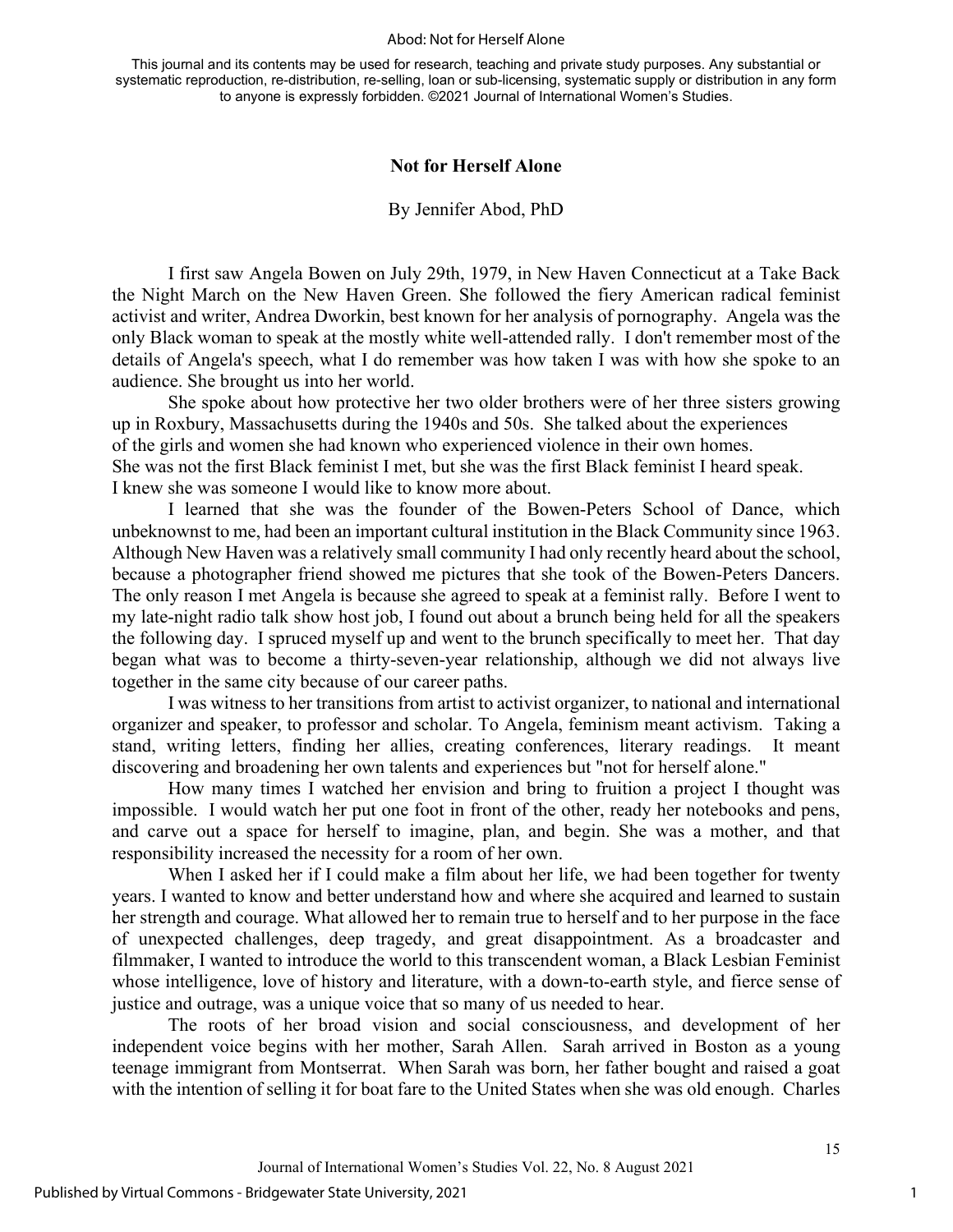Bowen came to Boston from South Carolina, after escaping racist brutality that killed his first wife. Mr. Bowen was an intelligent, well-read man, who had a heart condition. He delivered six of their seven children. But when Sarah experienced severe labor complications with their last child, Charles raced to the hospital for help but never got there. He died on the way. That was in 1938. Angela was only two years old. On that day, she remembers banging on a pot, repeating: "my father is dead, my father is dead." She never knew what he looked like.

Mrs. Bowen raised her seven children by scrubbing white people's floors. She raised her children to believe in themselves and reminded them always to "not let ugly white spoil their beautiful black." She nurtured her children to read and speak their mind. When Angela was 5 years old, Mrs. Bowen took her to the Boston Public Library where she got her first library card.

Angela told me stories about her mother's bravery. One day Mrs. Bowen marched into her classroom, holding a book. She watched her mother stand toe-to-toe with the white teacher, pointing first a finger at Angela, then at the book, then at the teacher. The book she was holding was *Little Black Sambo*. The boy named "Sambo" was a caricature version of a little Black boy that fed into the hatred and discrimination experienced by Blacks during the era of Jim Crow laws. Mrs. Bowen told that teacher in front of Angela's whole class that she had better not teach that book anymore.

Mrs. Bowen was deeply political and influenced Angela in a wide way. She remembers her mother coming home to their Roxbury apartment after work and dropping pennies into coin jars on the fireplace mantle: one for the NAACP, one for Marcus Garvey and the Back to Africa Movement, and one for Israel.

When Angela was a young teenager, her mother encouraged her to attend different churches and a temple. She wanted Angela to make up her own mind about religion. Although she became an atheist early on, Charles Smith, a clergyman and husband of Angela's childhood friend Marti, told me that to him Angela epitomized, more than anyone he ever knew, what it meant to be a good Christian.

Angela fell in love with dance in 1950 when she was 14 years old, a rather old age to begin dancing. Mrs. Bowen took her and her sister Lydia to the newly opened Elma Lewis School of Fine Arts, the only Black school of its kind in Boston, because Angela got a "D" in physical education because of her poor posture. As with everything over her lifetime, if she loved something, she applied herself diligently, and within a few years danced the coveted part of Swan Queen in *Swan Lake*. As far as I know, she was the first Black ballerina to do so.

Within a few years, she also became Miss Elma Lewis's right-hand teaching assistant. As she wrote in a biographical essay:

*"In the family and the Black community where I grew up, "Each One Teach One"*  was no abstract, theoretical slogan. I cannot remember a time when I did not *teach. As a child I read books to younger neighborhood children and tutored them in their studies. When I began dancing as a teenager, I soon began assisting my teacher and after leaving college and travelling to Europe as a dancer, I opened my own cultural center."* 

In high school, Angela was an A student and participated in athletics, French Club, and the debate team. Miss Palm, a white English teacher, recognized Angela's natural writing talent, and fought institutional racism which allowed her to attend Emerson College on a scholarship for two years, before she left to dance professionally.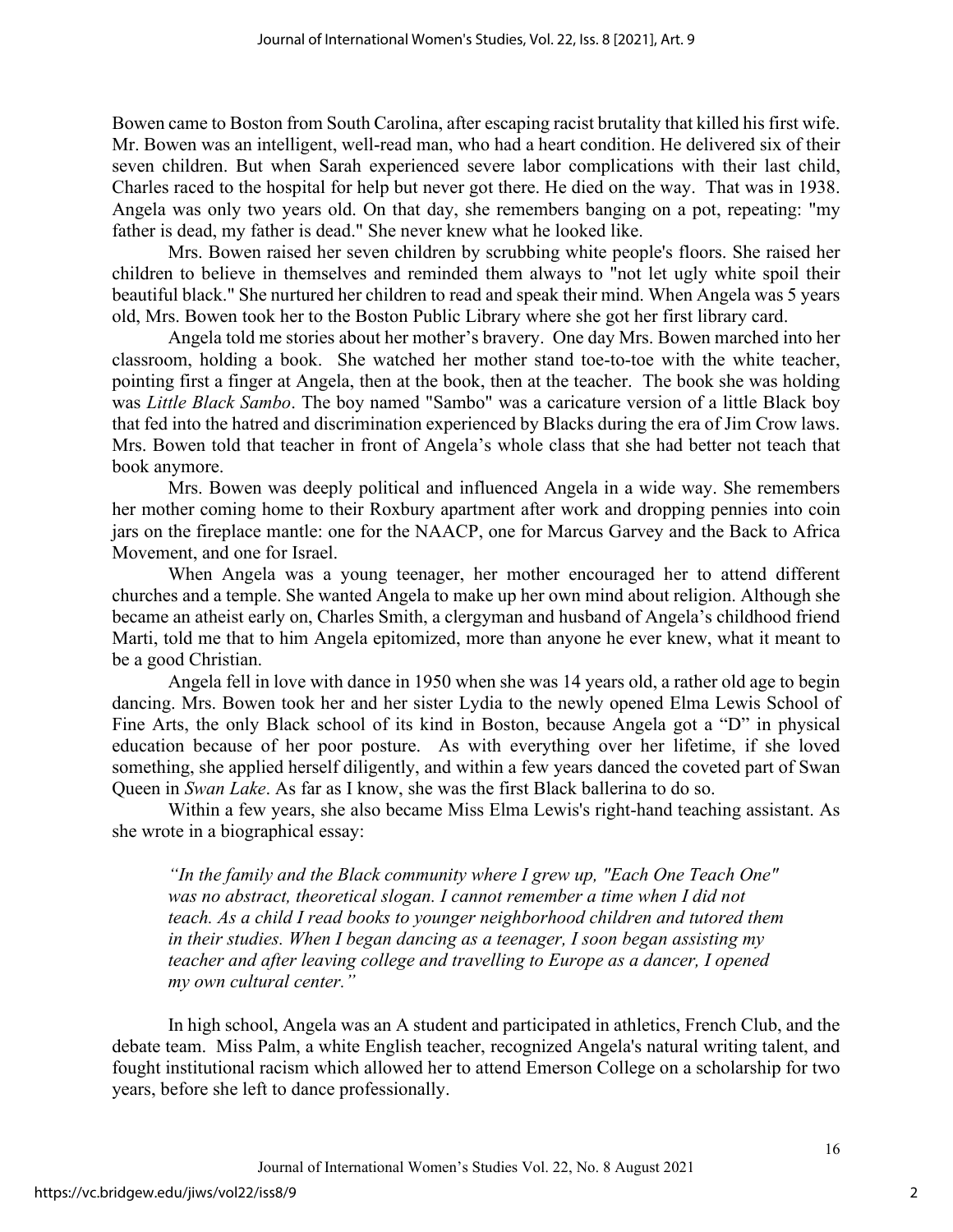Mrs. Bowen wanted Angela to become a lawyer, Miss Elma Lewis wanted Angela to continue to teach, but Angela only wanted to dance. This triangle of desire is beautifully drawn in a draft of her play, "Folded Dreams," which was never finalized.

When Sarah Allen died of a heart attack while at work, Angela decided it was the right time to leave Boston and dance professionally. She encountered the unofficial written rule: No Blacks on Broadway. As so many other performers of that time, she travelled to Europe (Italy and Germany) with professional Black actors, singers and dancers as part of *Jazz Train*, an all "Negro" ensemble. It was in Europe that she realized that being a performer wasn't enough. She returned home, accepted a long-standing proposal and married Ken Peters, a drummer whom she met at the Lewis's School. She liked New Haven, Connecticut. So, with their infant son they left Boston to realize Angela's dream of establishing her own dance school.

In 1963, when Civil Rights activists were being beaten in the streets, Angela and Ken established The Bowen-Peters School of Dance in the heart of New Haven's Black community at 14 Dixwell Avenue. They began with only \$300. They found their allies in the community and their school became known as an outstanding center for dance and Black culture for 19 years.

Two years after opening the school, Kippy, her beautiful boy, was killed in a car accident at the hands of a white drunk driver. Deeply depressed, Angela wanted to close the school. One day a teenager named Larry Ferrell saw her through the school window and knocked to get her attention. He asked her if he could audition for her because he always wanted to be a dancer. When she saw his talent, she was so impressed that Larry became the inspiration Angela needed to go on with her dream.

Angela and Ken created community by teaching a diverse group of children, training and developing students she identified as potential teachers, and sharing her love and knowledge of Black dance, art and culture with New Haven in the local schools and at Yale University. One former Bowen-Peters parent told me that before Bowen Peters, "New Haven was a wasteland for Black culture and the arts.

During the Bowen-Peters years, I learned that Angela had to juggle many things, especially when Ken was diagnosed with multiple sclerosis, which weakened his hands and required him to live his life in a wheelchair. Much rested on her shoulders; caring for her two children, Ntombi and Jomo, as well as a stepdaughter and a foster daughter, fundraising for the school, teaching classes, organizing presentations, and planning and choreographing yearly recitals.

When I met Angela, she was in her early forties. On her own, she discovered feminist writing in books and journals and had discovered the New Haven Women's Center, and met Black Lesbian Feminist poet and writer, Audre Lorde. Unable to find people who could sustain the school, she closed Bowen-Peters in 1982, a great loss to the community but the beginning of a new chapter in her life.

We became a family in Cambridge. Angela navigated the exciting, challenging, transformative next decade of her life with tenacity and determination, working as an arts programmer and then as fundraiser for Casa Myrna Vaz Quez, a battered women's shelter. Two early highlights were: the coming out speech she delivered to much acclaim on the Boston Common and attending what would be the last meeting of the now famous Black feminist Combahee River Collective.

Angela worked with two architects of Black Feminism, Barbara Smith, and Audre Lorde, who urged her to join the board of the National Coalition of Black Gays, to bring a strong feminist and lesbian voice into the organization. This was not part of her plan. I remember her telling me, *"How could I say no to them?"*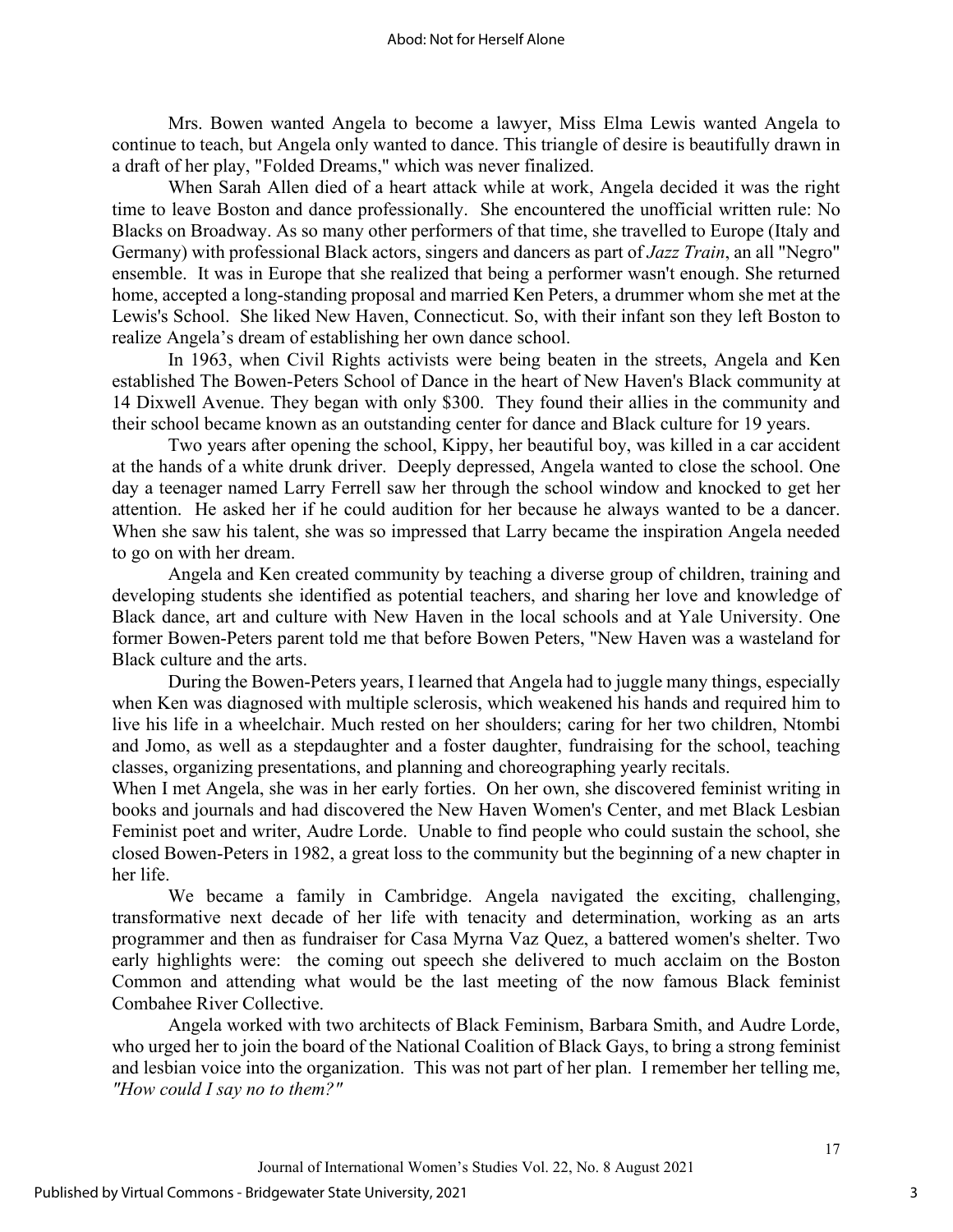The Cambridge women's community welcomed Angela's writing. She contributed critical commentaries, articles and essays to community newspapers, and journals, and was an outspoken Black Feminist Lesbian on radio and television. When she was co-chair of the National Coalition for Black Gays and Lesbians, she appeared on Black Entertainment Television (BET). The host asked her if she thought that the Black community was more homophobic than any other, and she replied:

*"No, but it was so much more painful to have homophobia coming from the Black community, because as black people we are already oppressed in so many other ways."* 

When Audre Lorde's, *Sister Outsider* was published, Angela wrote the first review (1985, *Sojourner*.) Angela wrote the first review for other important feminist books including, *Look Me in the Eye: Old Women Aging and Ageism*, (1984, Sojourner), a book that helped to launch (OLOC) Old Lesbian's Organizing for Change, and for the newly published journal, *Sage: A Scholarly Journal on Black Women*, edited by Patricia Bell Scott and Beverly Guy-Sheftall (1984, *Sojourner*).

She also managed to find time for fictional writing and submitted a short story for a scholarship that gave her a beautiful week at a women's writing retreat. She had in mind a book of short stories based on her life and the lives of people she knew in Roxbury during the forties and fifties. *Cornelia's Mother* is the first story in the collection. (*Out of the Blue: Aleta's Stories, 2012, Profile Productions).*

Angela made an important connection with M. Jacqui Alexander an Afro- Caribbean American, mother, writer, and educator at the Third International Women's Conference in Nairobi, Kenya. They discovered they lived three blocks from each other in Cambridge. Both strongly influenced by Audre Lorde, they became sister activists, organizers, and dear friends. Together Angela and Jacqui remarkably orchestrated two international conferences, one for South African gay activist Simon Nkoli, and another for Audre Lorde, *The I Am Your Sister Conference (1990)*  attended by 1200 women men and activist youth from 23 countries. There was a core group consisting of four people that I eventually joined. Angela oversaw the office, the finances, fundraising, and all conference applications. M. Jacqui Alexander oversaw national and international networking, and Virginia Chalmers, Jacqui's partner at the time oversaw the physical infrastructure and logistics. I oversaw graphic design, technical media, and organized a choir for the Audre Lorde conference.

After recovering from the yearlong exhaustion of organizing an international conference, Angela returned to college at the age of fifty-four to finish her bachelor's degree at The University of Massachusetts, Boston.

In an early college entrance for UMass, she wrote:

*"I want to experience again the engagement with the minds of young people that I had been accustomed to in my years of teaching Black culture. "Equally*  important," she wrote, was her "long-felt need to research and write about the *lives of certain Black women."*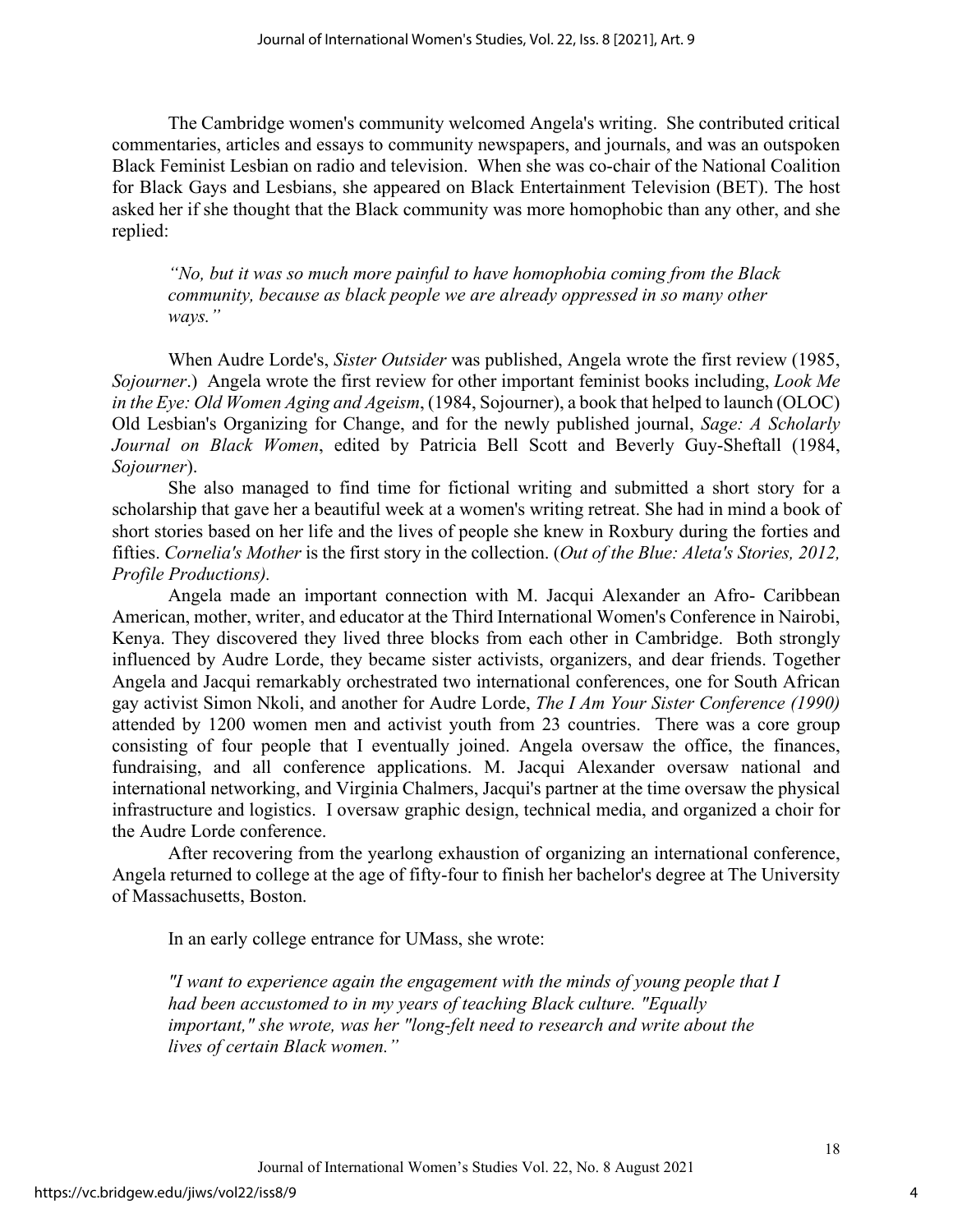Encouraged by a Cynthia Enloe, a white feminist professor, Angela entered a master's and Ph.D. program at Clark University in Worcester, MA. She dedicated herself to scholarly research and loved it. Her interdisciplinary Ph.D. in Women's Studies focused on Biography and Social Movements, African American History and African American literature, her lifelong loves. In a draft of her academic interests and goals she wrote:

*"There are far too few black lesbians out on college campuses, and these times are ripe for a testing of the waters. For several years as a black lesbian feminist organizer, I have been traveling to speak at campuses all over the country. The dearth of "out" role models and advisers who can speak to young women of color are pitiably small."* 

She wanted to:

*"Design curriculum to make sure lesbians of diverse color, ethnicity and class were included in the canon when Lesbian and Gay Studies when it became legitimized within the Academy."*

With Audre Lorde's permission Angela wrote "Audre Lorde's Complex Connections to Three U.S. Liberation Movements: 1952-1992," and received the first PhD in what was a freestanding Women's Studies program in the country. She began her academic career at California State University in the Departments of English and Women's Studies in 1996.

She came into the academy with a mission to encourage students to become leaders in their chosen field and to encourage the students she thought could pursue their PhD's. She was in the academy for thirteen years and more than a dozen students did just that.

Over her life, Angela lived in New York, Connecticut, returned to Boston, visited Africa and the Caribbean, worked in Europe, and spent the last two decades of her life in Long Beach, CA. Once claiming her lesbian identity, she considered herself a member of a "permanent diaspora…an ever-shifting ethnically diverse global lesbian feminist diaspora."

When Angela saw a mountain, she climbed the hills. She often reached the top. There were times when she did not, but she always gave it her best shot.

If you were lucky enough to have known her or been mentored by her, you would no doubt have had your assumptions about the world and your own self-limiting, self-doubtful ways challenged. That was Angela's way and her gift as a teacher.

When she decided to acquire her PhD at mid-life, she told me that she wanted me to reach for mine. I had a master's degree and didn't think I had it in me. She clearly thought I had.

Angela had an unshakeable belief in herself. She trusted her voice each step she took.

That implicit trust in herself informed her leadership, running a business, teaching, activism, writing, and scholarship.

How many lives did she touch and influence because she passed along to others what she had to learn and teach herself? So many are grateful for her clear-eyed gift, really seeing in us what we may not have seen for ourselves.

Angela's way continues to inform me daily. And like so many, I miss her insights, her humor, and animated reactions. Without words she was a presence in any room. Daily, I ask myself, *What Angie would say or do about this?*